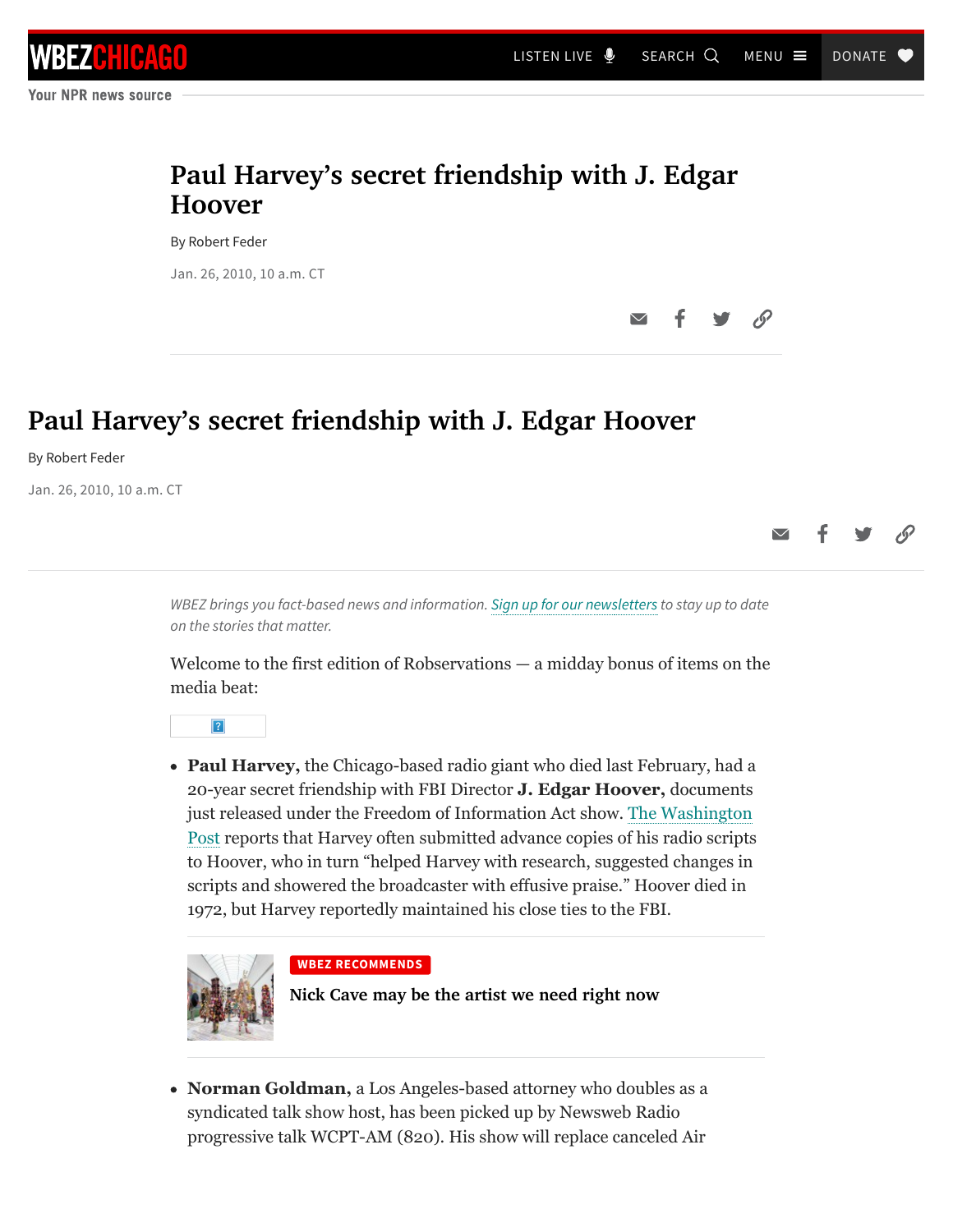America talker **Ron Reagan** from 5 to 8 p.m. WCPT is simulcast on WCPY-FM (92.5) and WCPT-FM (92.7) and WCPQ-FM (99.9).

- How much was the **Jay Leno** fiasco costing NBC affiliates? A report in the [Wall Street Journal](http://online.wsj.com/article/SB10001424052748703415804575023151921737346.html?mod=WSJ_hpp_sections_business) Monday said NBC stations in the top 20 markets stood to lose \$772,000 a week if Leno stayed on at 9 p.m. because of lower ratings for local newscasts that followed his show. In Chicago, 10 p.m. news ratings for NBC-owned WMAQ-Channel 5 in November were down 32.4 percent compared with the previous November, resulting in an average weekly revenue decline of \$97,124, according to estimates from Harmelin Media.
- Chicago Helps Haiti, last Thursday's day-long [fundraising drive](http://www.chicagoredcross.org/detalle_prensa.asp?id=4731&SN=518&OP=1995&SUOP=1996&IDCapitulo=VF223FBDFD) by the Chicago broadcasting and print media community, raised \$2,962,391 in aid for the American Red Cross relief effort. More than 18,000 calls were logged. The effort was spearheaded by **Steve Robinson,** executive vice president for radio and project development at Window to the World Communications, parent company of classical WFMT-FM (98.7). **Emily Barr,** president and general manager of ABC-owned WLS-Channel 7, said:

"As broadcasters, we are so gratified at the outpouring of support from people all over Chicagoland.' Steve Robinson once again did a wonderful job organizing all of us so we could use our collective voice to raise these critically needed funds."



AND YOUR MEMBERSHIP

**Bob Shomper,** whose 13-month tenure as program director at Citadel Broadcasting news/talk WLS-AM (890) [abruptly ended](https://www.wbez.org/blog/robert-feder/program-director-out-wls-shakeup-continues) Friday, shared a gracious farewell. Saying he wished his former colleagues "nothing but the best," Shomper added:

"I respect the fact that sometimes in business a new general manager will want to make a fresh start with his own hires. I'm very proud of the accomplishments that the team has made at WLS, and I'm looking forward to what the future brings. It's been an honor to have had the opportunity to work at one of America's great radio stations."

Metrolingua media blogger **Margaret Larkin** [posted a profile](http://blog.metrolingua.com/2010/01/exclusive-interview-with-creator-of.html) Monday of